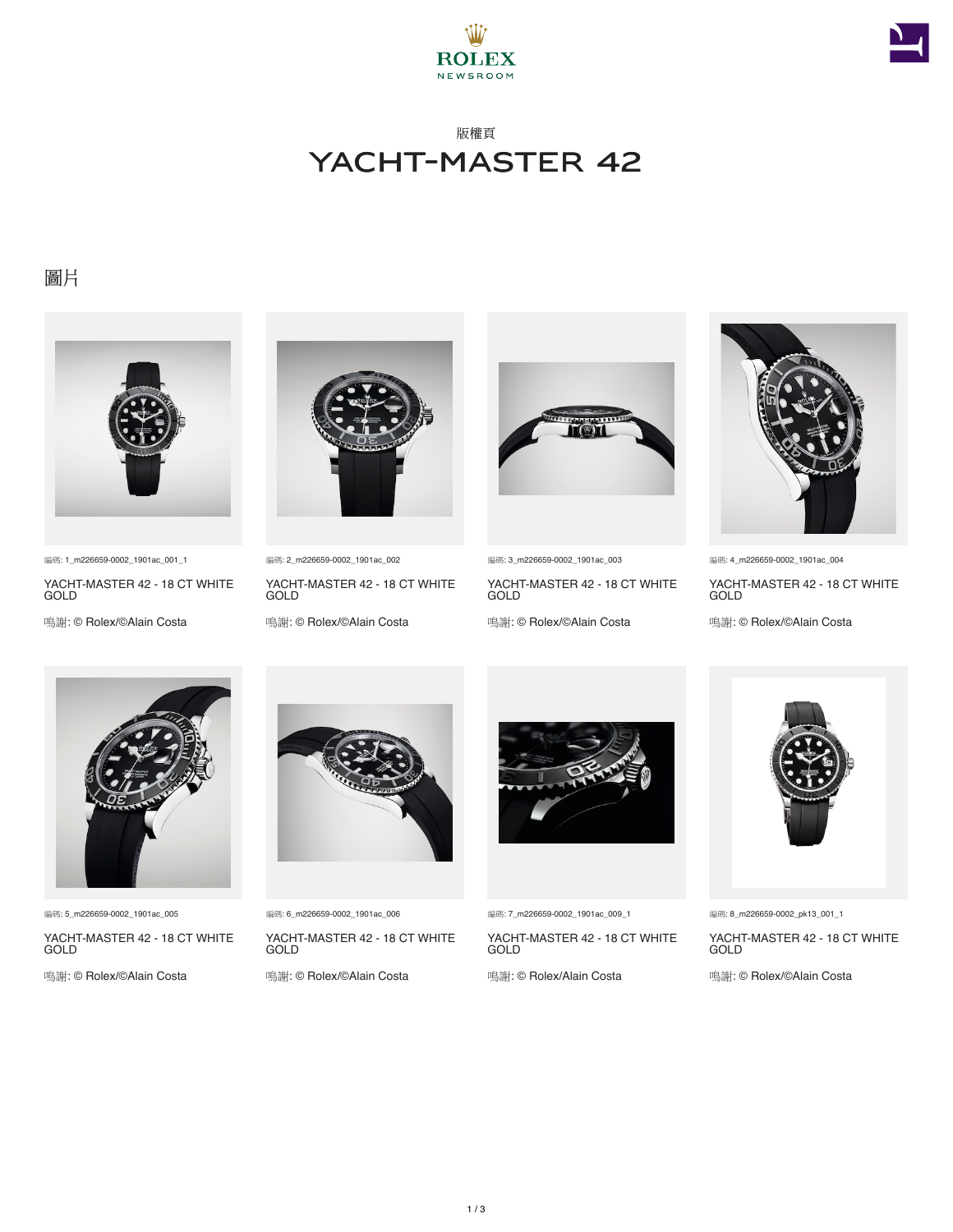

## 版權頁 YACHT-MASTER 42

#### 勞力士與帆船運動



編碼: 1\_submariner\_sextant

WITH A SEXTANT AND A WRISTWATCH CHRONOMETER – HERE, A ROLEX SUBMARINER – NAVIGATORS CAN CALCULATE LONGITUDE AT SEA.

鳴謝: © Rolex



編碼: 2\_170376cppl-mediar

GIPSY MOTH IV ROUNDING CAPE HORN IN MARCH 1967. SIR<br>FRANCIS CHICHESTER BATTLED<br>STRONG WINDS OF UP TO 50<br>KNOTS DURING THIS DANGEROUS<br>LEG OF HIS SOLO VOYAGE AROUND THE WORLD BETWEEN AUGUST 1966 AND MAY 1967.

鳴謝: © Rolex



編碼: 3\_chichester\_521721815

SIR FRANCIS CHICHESTER, THE FIRST PERSON TO SAIL SINGLE-HANDED AROUND THE WORLD FROM WEST TO EAST – A NINE-MONTH VOYAGE LASTING FROM AUGUST 1966 TO MAY 1967.

鳴謝: © Rolex



編碼: 4\_1965\_oyster-perpetual\_chichester

THE ROLEX WATCH – A CHRONOMETER-CERTIFIED OYSTER PERPETUAL – WORN BY SIR FRANCIS CHICHESTER DURING HIS SOLO CIRCUMNAVIGATION OF THE WORLD, AUGUST 1966 – MAY 1967.

鳴謝: © Rolex/Jean-Daniel Meyer



編碼: 5\_moitessier

IN 1969, SEAFARER AND WRITER BERNARD MOITESSIER MADE THE LONGEST-DISTANCE NON-STOP SOLO VOYAGE, CLOCKING UP 37,455 NAUTICAL MILES AFTER 300 DAYS AT SEA.

鳴謝: © Rolex



編碼: 6\_robin-knox-johnston\_1969

SIR ROBIN KNOX-JOHNSTON, WINNER OF THE SUNDAY TIMES GOLDEN GLOBE RACE IN 1969, THE FIRST NON-STOP SOLO ROUND-THE-WORLD RACE.

鳴謝: © Rolex



編碼: 7\_gir18ka\_0430

THE ROLEX GIRAGLIA, 2018. ROLEX HAS PARTNERED THE OFFSHORE RACE SINCE 1998.

鳴謝: © Rolex/Kurt Arrigo



編碼: 8\_vst12cb\_01474

THE YACHT CLUB DE MONACO'S FLAGSHIP, TUIGA , AT LES VOILES DE SAINT-TROPEZ, 2012.

鳴謝: © Rolex/Carlo Borlenghi